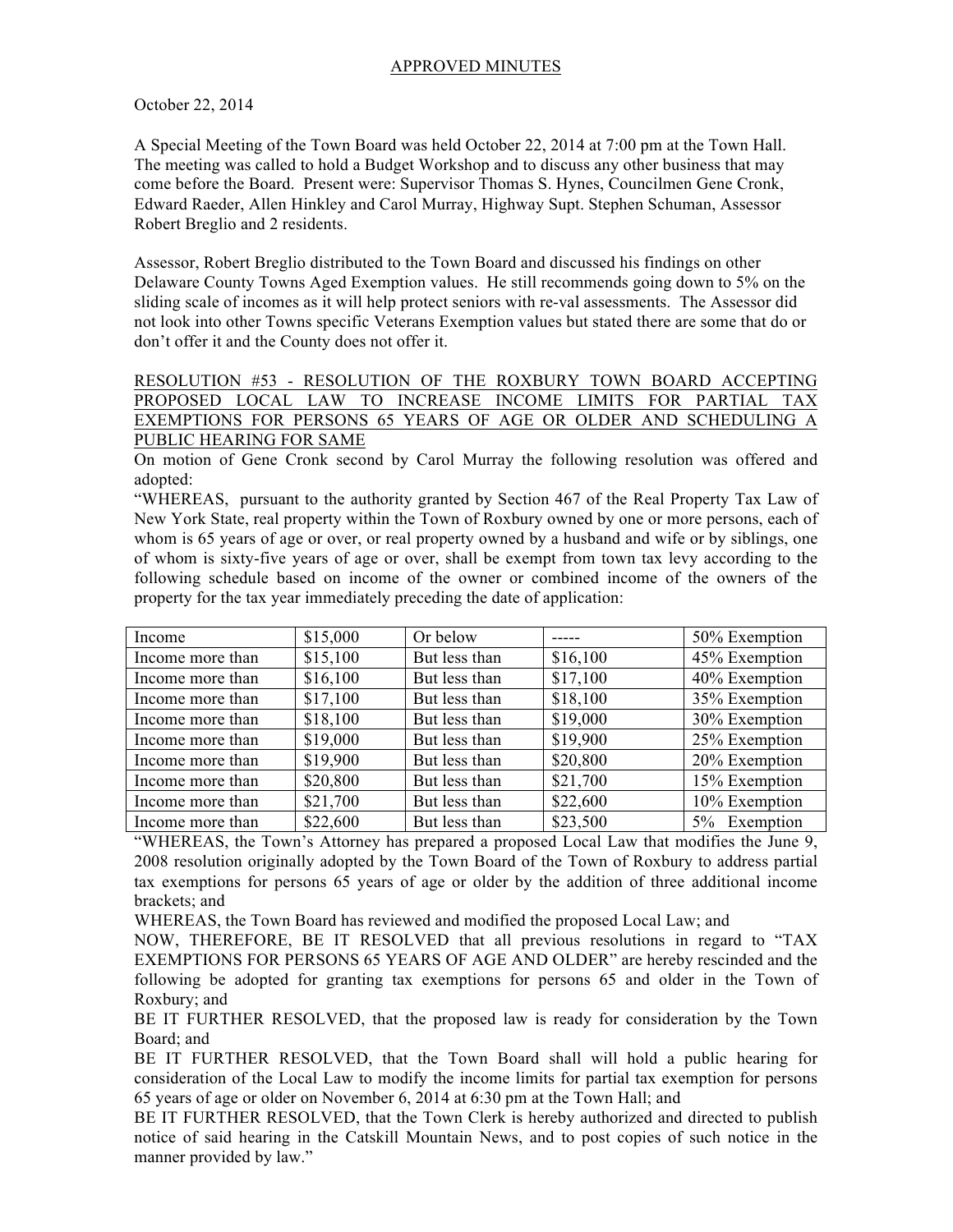WHEREUPON, the Resolution was put to a vote and recorded as follows: AYES– 5 Cronk, Murray, Raeder, Hinkley, Hynes  $NAYS - 0$ 

RESOLUTION #54 - RESOLUTION OF THE ROXBURY TOWN BOARD ACCEPTING PROPOSED LOCAL LAW TO ADOPT THE NEW YORK STATE BASIC MAXIMUM VETERAN'S ALTERNATIVE EXEMPTION ON QUALIFYING RESIDENTIAL REAL PROPERTY AND SCHEDULING A PUBLIC HEARING FOR SAME

On motion of Allen Hinkley second by Gene Cronk the following resolution was offered and adopted:

"WHEREAS, pursuant to Title 2, Section 458-a of the Real Property Tax Law of New York State the Town Board of the Town of Roxbury has the authority to adopt the New York State Basic Maximum Veteran's Alternative Exemption from taxation on the assessed value of qualifying residential real property; and

WHEREAS, pursuant to Title 2, Section 458-a the Town Board previously adopted Local Law No. 3 of the year 2003 which provided for a reduction of the New York State Basic Maximum Veteran's Alternative Exemption to be employed by the Town of Roxbury; and

WHEREAS, at this time the Town Board has determined that it is necessary to provide additional relief to low income veterans in the community; and

WHEREAS, the Town's Attorney has prepared a proposed Local Law that repeals Local Law No. 3 of 2003 and adopts New York State's Basic Maximum Veteran's Alternative Exemptions on qualifying residential real property; and

WHEREAS, the Town Board has reviewed and modified the proposed Local Law; and

NOW, THEREFORE, BE IT RESOLVED that Local Law No. 3 of 2003 be repealed and replaced with the proposed Local Law; and

BE IT FURTHER RESOLVED, that the proposed law is ready for consideration by the Town Board; and

BE IT FURTHER RESOLVED, that the Town Board shall hold a public hearing for consideration of the Proposed Local Law to adopt the New York State Maximum Veteran's Alternative Exemption on qualifying residential real property on November 6, 2014 at 6:15 pm at the Town Hall; and

BE IT FURTHER RESOLVED, that the Town Clerk is hereby authorized and directed to publish notice of said hearing in the Catskill Mountain News, and to post copies of such notice in the manner provided by law."

WHEREUPON, the Resolution was put to a vote and recorded as follows:

AYES – 5 Hinkley, Cronk, Raeder, Murray, Hynes

 $NAYS - 0$ 

The Assessor will hold two public informational meetings on the status of the 2015 town-wide revaluation effort. Said meetings shall be held Saturday November 1, 2014 at 1:00 pm at the Grand Gorge Civic Center and 3:00 pm at the Roxbury Town Hall. Mr. Breglio recommends the Town Board allow revaluations be completed every 4 years to keep up on current values. Discussion took place on concerns raised with revaluation tax amounts and its effect on senior residents.

Carolynn Faraci, Budget Officer went over 2015 Tentative Budget with the Town Board and discussed the tax rates of each fund. Regarding Tax Cap reporting, Mrs. Faraci stated there was a \$5,500 carry over from last year, the Tentative Budget figures reflect being \$48,000 under the tax cap amount allowed for 2015 and she has submitted the preliminary tax cap information to the State. The Town Board discussed items in the budget specifically: the Roxbury Sewer budget has been amended and decreased from original figures, a new larger generator for the highway garage, the Highway Supt. distributed the list of roads scheduled for repair in 2015 and discussed line items in the highway budget, Councilman Cronk felt the Constable vehicle can go another year and requested the new vehicle be taken out of the 2015 budget, Councilman Hinkley stated he has learned there are grants available for a computer for the Constable car and requested keeping it in the budget and he again requested looking into electronic speed signs. The Board directed the